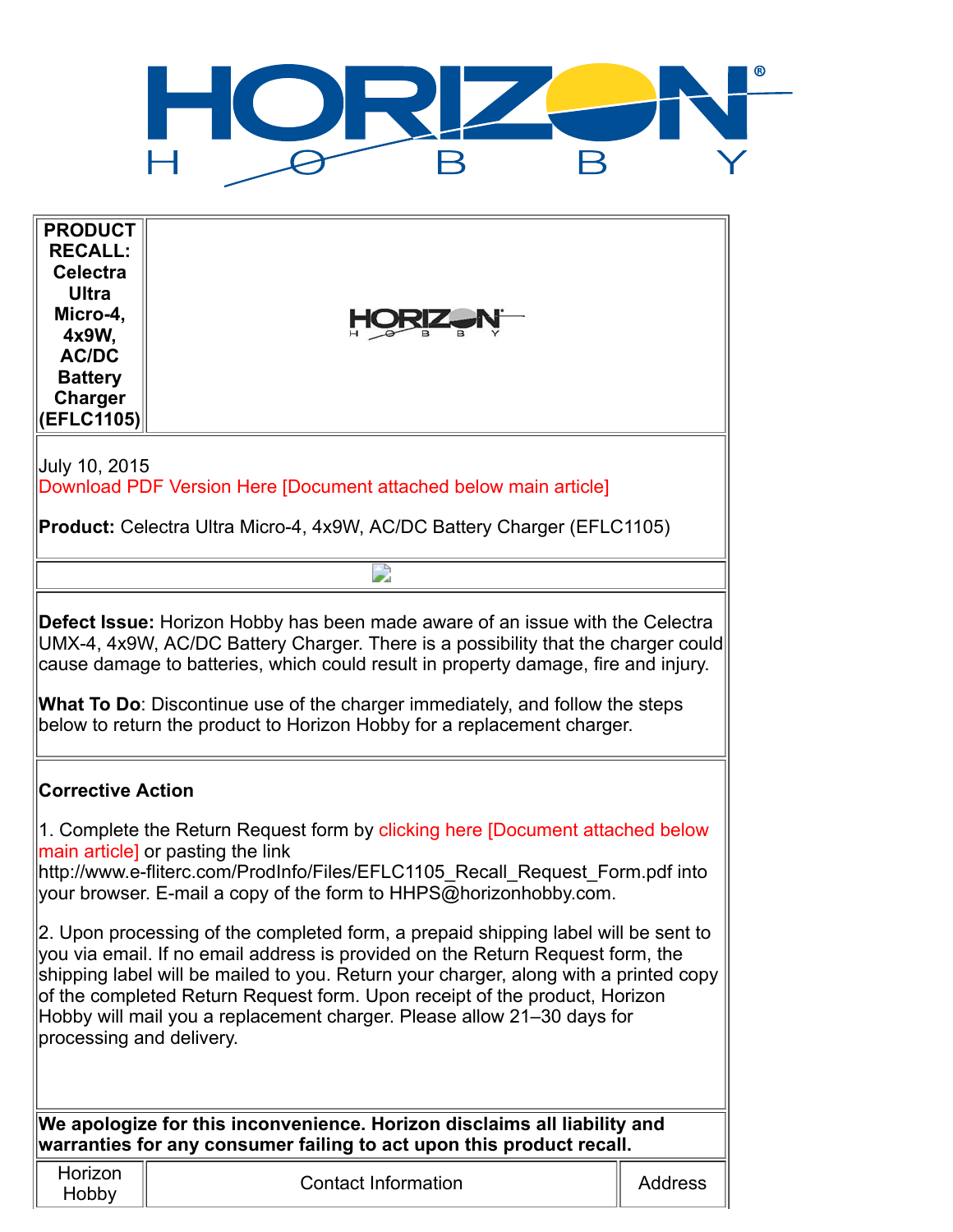| Horizon<br>Service<br>Center<br>(Repairs<br>and Repair<br>Requests)                                                                   | https://www.horizonhobby.com/content/ service-center<br>render-service-center | 2904<br>Research<br>Road<br>Champaign,<br>Illinois,<br>61822 USA |  |
|---------------------------------------------------------------------------------------------------------------------------------------|-------------------------------------------------------------------------------|------------------------------------------------------------------|--|
| Horizon<br>Product<br>Support<br>(Product<br><b>Technical</b><br>Assistance)                                                          | https://www.horizonhobby.com/content/ support render-<br>tech-support         |                                                                  |  |
| <b>Sales</b>                                                                                                                          | sales@horizonhobby.com<br>800-338-4639                                        |                                                                  |  |
| For customers located outside of the US, please contact your nearest Horizon<br>Hobby distributor.                                    |                                                                               |                                                                  |  |
| ©2015 Horizon Hobby, LLC.<br>Horizon Hobby, LLC. E-Flite, Celectra and the Horizon Hobby Logo are trademarks or registered trademarks |                                                                               |                                                                  |  |
| of Horizon Hobby, LLC.<br>50320                                                                                                       |                                                                               |                                                                  |  |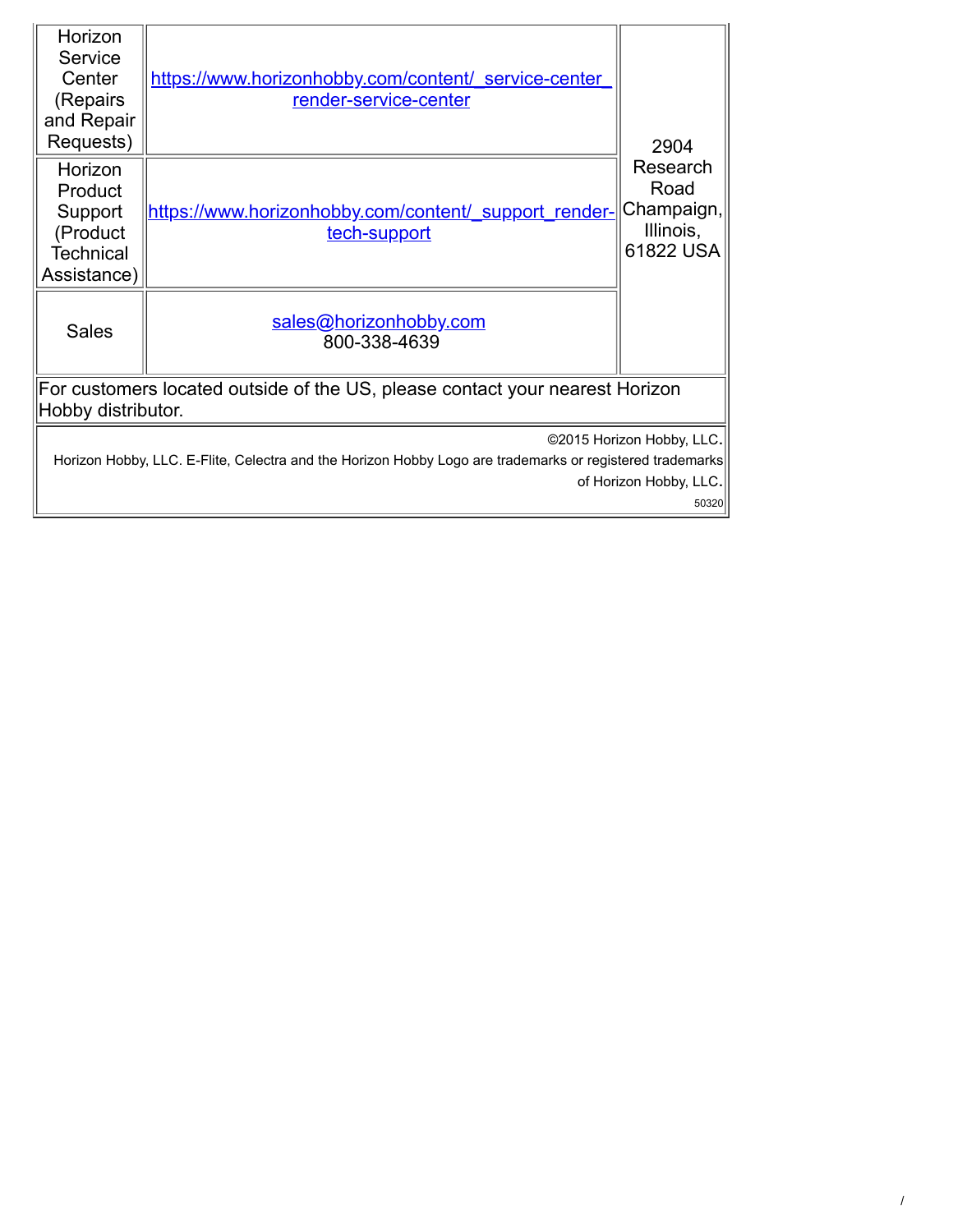# RECALL NOTICE

# Celectra Ultra Micro-4, 4x9W, AC/DC Battery Charger (EFLC1105) Recall



Horizon Hobby has been made aware of an issue with the Celectra Ultra Micro-4, 4x9W, AC/DC Battery Charger (EFLC1105).

Recalled Product: Celectra Ultra Micro-4, 4x9W, AC/DC Battery Charger (EFLC1105)

- **Hazard:** There is a possibility that the charger could cause damage to batteries, which could result in property damage, fire and injury.
- Remedy: Stop using the charger immediately and contact Horizon Hobby for a free return request form and shipping label. Once the charger has been returned, a replacement will be mailed to you.

Please call the Horizon Hobby Product Support Team:

# (877) 504-0233

Hours of Operation Monday through Friday: 8:00 A.M. – 7:00 P.M. CST Saturday: 8:00 A.M. – 5:00 P.M. CST Sunday: 12:00 P.M. – 5:00 P.M. CST

## or visit the product pages at http://www.horizonhobby.com/EFLC1105

This recall is being conducted in cooperation with the U.S. Consumer Product Safety Commission.

Please post until January 8, 2016